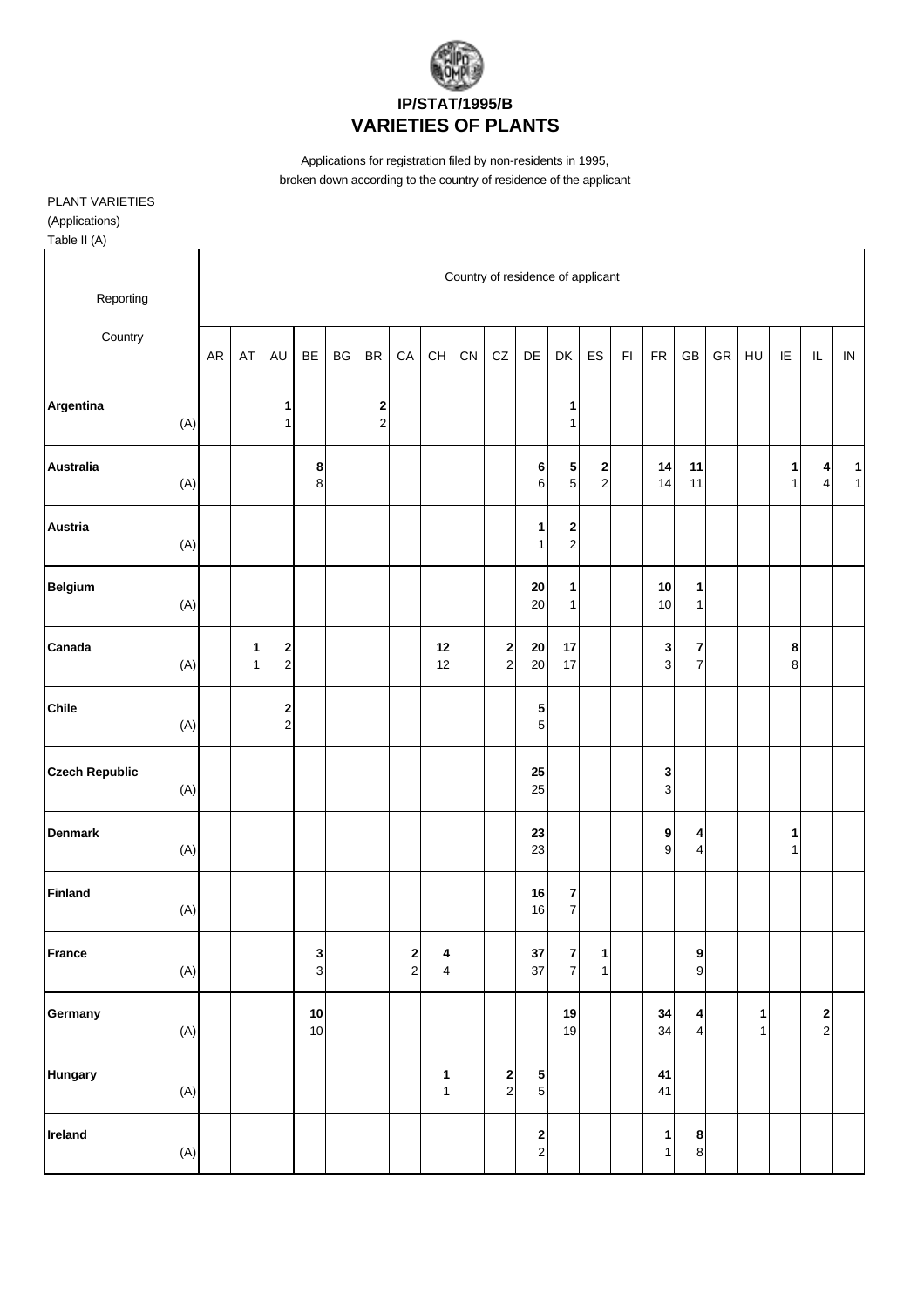

Demandes d'enregistrement déposées par des non-résidents en 1995, réparties selon le pays de résidence du déposant

| rapieau ir $(n)$      |              |               |                   |                                        |          |            |            |                                       |                               |           |    |                             |                               |                                |                     |                   |    |        |    |                                       |                                   |
|-----------------------|--------------|---------------|-------------------|----------------------------------------|----------|------------|------------|---------------------------------------|-------------------------------|-----------|----|-----------------------------|-------------------------------|--------------------------------|---------------------|-------------------|----|--------|----|---------------------------------------|-----------------------------------|
| Pays                  |              |               |                   |                                        |          |            |            |                                       | Pays de résidence du déposant |           |    |                             |                               |                                |                     |                   |    |        |    |                                       |                                   |
|                       |              | <b>TOTAL</b>  | Others<br>Autres  | ZA                                     | US       | ${\sf TR}$ | SK         | SE                                    | <b>RU</b>                     | <b>RO</b> | PT | PL                          | <b>NZ</b>                     | <b>NO</b>                      | <b>NL</b>           | <b>MX</b>         | LU | $\Box$ | KR | JP                                    | $\ensuremath{\mathsf{IT}}\xspace$ |
| Argentine             | 57 (A)       | 57            | 1<br>1            |                                        | 41<br>41 |            |            |                                       |                               |           |    |                             | 8<br>$\bf8$                   |                                | 3<br>$\mathbf{3}$   |                   |    |        |    |                                       |                                   |
| <b>Australie</b>      |              | 170<br>170(A) | 3<br>$\mathbf{3}$ | $\overline{\mathbf{c}}$<br>$\mathbf 2$ | 37<br>37 |            |            |                                       |                               |           |    |                             | 34<br>34                      |                                | 29<br>29            | 1<br>$\mathbf{1}$ |    |        |    | 8<br>8                                | 4<br>4                            |
| <b>Autriche</b>       | 4(A)         | 4             |                   |                                        |          |            |            |                                       |                               |           |    |                             |                               |                                | 1<br>1              |                   |    |        |    |                                       |                                   |
| <b>Belgique</b>       | 68 (A)       | 68            |                   |                                        | 5<br>5   |            |            |                                       |                               |           |    | 1<br>$\mathbf{1}$           |                               |                                | 29<br>29            |                   |    |        |    |                                       | 1<br>$\mathbf{1}$                 |
| Canada                |              | 199<br>199(A) |                   |                                        | 89<br>89 |            |            | 30<br>30                              |                               |           |    |                             | $\mathbf 2$<br>$\overline{a}$ |                                | 6<br>$\,$ 6 $\,$    |                   |    |        |    |                                       |                                   |
| Chili                 | 44 (A)       | 44            |                   |                                        | 9<br>9   |            |            |                                       |                               |           |    |                             | 5<br>$\sqrt{5}$               |                                | 23<br>23            |                   |    |        |    |                                       |                                   |
| République<br>tchèque | 48 (A)       | 48            |                   |                                        |          |            | 6<br>$\,6$ |                                       |                               |           |    | 1<br>1                      |                               |                                | 12<br>12            |                   |    |        |    |                                       | $\mathbf{1}$<br>1                 |
| <b>Danemark</b>       | 70 (A)       | 70            |                   |                                        | 1<br>1   |            |            | 12<br>12                              |                               |           |    |                             |                               |                                | 20<br>20            |                   |    |        |    |                                       |                                   |
| Finlande              | 42 (A)       | 42            |                   |                                        |          |            |            | 10<br>10                              |                               |           |    | 1<br>1                      |                               | 3<br>$\ensuremath{\mathsf{3}}$ | 5<br>5 <sup>1</sup> |                   |    |        |    |                                       |                                   |
| France                | 163(A)       | 163           |                   |                                        | 42<br>42 |            |            |                                       |                               |           |    |                             |                               |                                | 42<br>42            |                   |    |        |    |                                       | $16\,$<br>16                      |
| Allemagne             | 183(A)       | 183           |                   |                                        | 17<br>17 |            |            | $\begin{array}{c} 7 \\ 7 \end{array}$ |                               |           |    | $\mathbf{1}$<br>$\mathbf 1$ |                               |                                | 77<br>77            |                   |    |        |    | $\begin{array}{c} 2 \\ 2 \end{array}$ | 9<br>$\mathsf g$                  |
| Hongrie               | 93 $(A)$     | 93            |                   |                                        | 29<br>29 |            |            |                                       |                               |           |    |                             |                               |                                | 15<br>15            |                   |    |        |    |                                       |                                   |
| Irlande               | 12<br>12 (A) |               |                   |                                        |          |            |            |                                       |                               |           |    |                             |                               |                                | $\mathbf{1}$<br>1   |                   |    |        |    |                                       |                                   |

 (Demandes) Tableau II (A)

OBTENTIONS VÉGÉTALES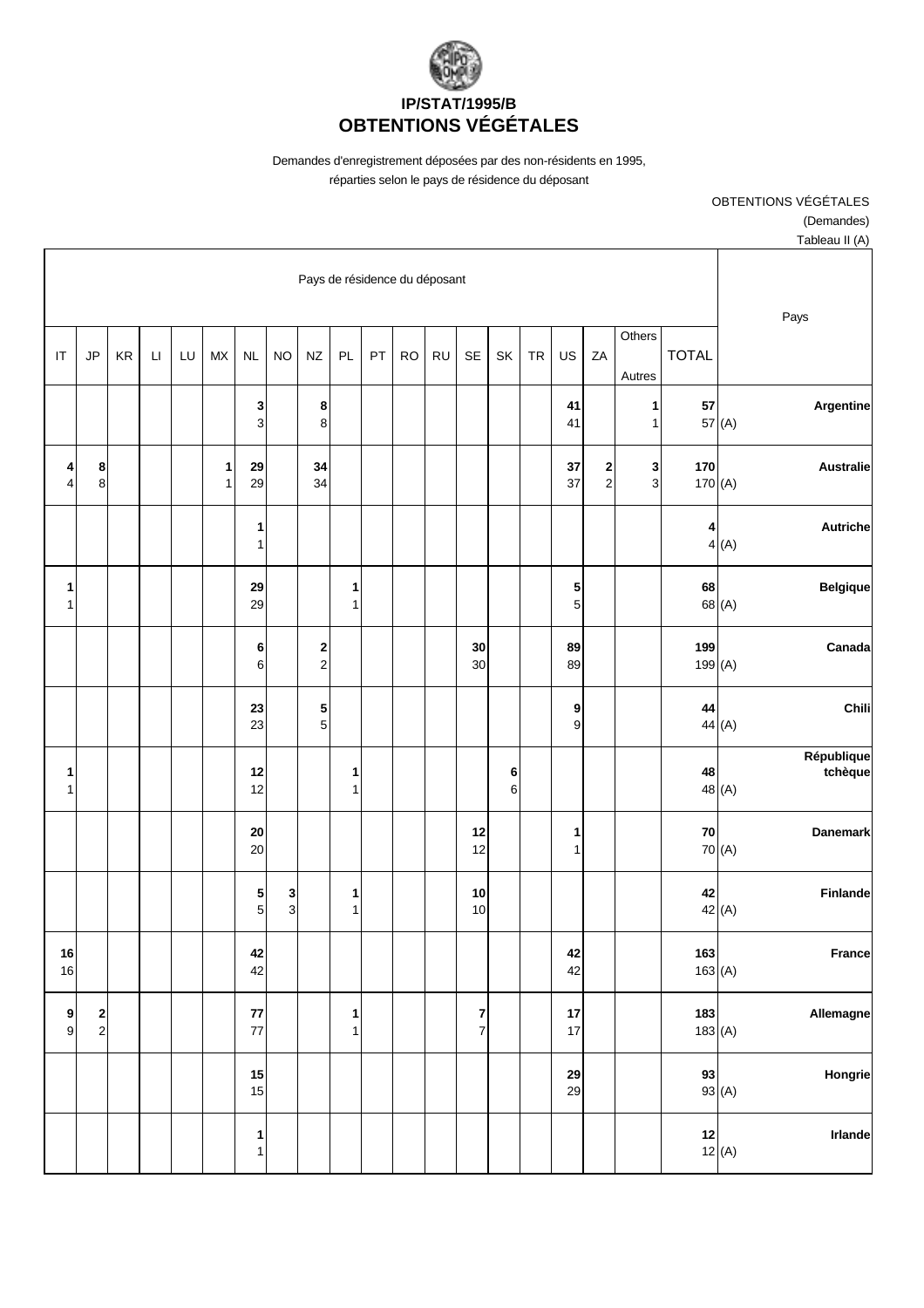

Applications for registration filed by non-residents in 1995, broken down according to the country of residence of the applicant

## PLANT VARIETIES (Applications)

Table II (A)

| Reporting                       |           |    |                   |                             |    |           |               |                                           |    | Country of residence of applicant |                      |                                                               |                   |                   |            |                                         |    |    |                              |                                           |            |
|---------------------------------|-----------|----|-------------------|-----------------------------|----|-----------|---------------|-------------------------------------------|----|-----------------------------------|----------------------|---------------------------------------------------------------|-------------------|-------------------|------------|-----------------------------------------|----|----|------------------------------|-------------------------------------------|------------|
| Country                         | <b>AR</b> | AT | AU                | <b>BE</b>                   | BG | <b>BR</b> | CA            | $\mathsf{CH}% \left( \mathcal{M}\right)$  | CN | CZ                                | DE                   | DK                                                            | ES                | F1                | <b>FR</b>  | GB                                      | GR | HU | IE                           | $\mathsf{IL}$                             | ${\sf IN}$ |
| Israel<br>(A)                   |           |    | 1<br>$\mathbf{1}$ |                             |    |           |               | $\overline{\textbf{7}}$<br>$\overline{7}$ |    |                                   | 9<br>9               | 9<br>$\boldsymbol{9}$                                         |                   |                   | 7<br>7     | 1<br>$\mathbf{1}$                       |    |    | 1<br>1                       |                                           |            |
| Japan<br>(A)                    |           |    |                   |                             |    |           |               | 9<br>9                                    |    |                                   | 12<br>12             |                                                               | 1<br>$\mathbf{1}$ |                   | 8<br>8     | 47<br>47                                |    |    |                              | 15<br>15                                  |            |
| <b>Netherlands</b><br>(A)       |           |    |                   | 25<br>25                    |    |           | 6<br>$6 \mid$ |                                           |    |                                   | 45<br>45             | 28<br>28                                                      | 8<br>8            |                   | 35<br>35   | 17<br>17                                |    |    |                              | 11<br>11                                  |            |
| <b>New Zealand</b><br>(A)       |           |    | 16<br>16          | 1<br>$\mathbf{1}$           |    |           |               |                                           |    |                                   | 12<br>12             | $\begin{array}{c} \n\mathbf{2} \\ \n\mathbf{2} \n\end{array}$ |                   |                   | 3<br>3     | 11<br>11                                |    |    | 1<br>1                       | $\overline{\mathbf{c}}$<br>$\overline{c}$ |            |
| <b>Norway</b><br>(A)            |           |    |                   |                             |    |           |               |                                           |    |                                   | 14<br>14             | 9<br>$\boldsymbol{9}$                                         |                   | 6<br>6            |            | 1<br>1                                  |    |    |                              |                                           |            |
| Poland<br>(A)                   |           |    |                   |                             |    |           |               | 1<br>$\mathbf{1}$                         |    | 3<br>$\mathsf 3$                  | 64<br>64             | 19<br>19                                                      |                   |                   | 13<br>13   | 3<br>$\mathbf{3}$                       |    |    |                              |                                           |            |
| Portugal<br>(A)                 |           |    |                   |                             |    |           |               |                                           |    |                                   |                      |                                                               |                   |                   |            |                                         |    |    |                              |                                           |            |
| <b>Republic of Korea</b><br>(B) |           |    |                   |                             |    |           |               |                                           |    |                                   |                      |                                                               |                   |                   | 1<br>1     |                                         |    |    |                              |                                           |            |
| Romania<br>(B)                  |           |    |                   |                             |    |           |               |                                           |    |                                   |                      |                                                               |                   |                   |            |                                         |    |    |                              |                                           |            |
| <b>South Africa</b><br>(A)      |           |    | 10<br>10          | $\mathbf{2}$<br>$\mathbf 2$ |    |           | 1<br>1        |                                           |    |                                   | ${\bf 20}$<br>$20\,$ | $\vert$<br>$\overline{\mathbf{4}}$                            |                   |                   | $12$<br>12 |                                         |    |    | $\mathbf{1}$<br>$\mathbf{1}$ | $\mathbf{3}$<br>$\overline{3}$            |            |
| Spain<br>(A)                    |           |    |                   | 1<br>$\mathbf{1}$           |    |           |               | 1<br>$\mathbf{1}$                         |    |                                   | 15<br>15             |                                                               |                   |                   | 16<br>16   | $\overline{\mathbf{c}}$<br>$\mathbf{2}$ |    |    |                              |                                           |            |
| Sweden<br>(A)                   |           |    |                   | 5<br>$\mathbf 5$            |    |           |               |                                           |    |                                   | 11<br>11             | $5\overline{)}$<br>$\overline{5}$                             |                   | 1<br>$\mathbf{1}$ |            | $\mathbf{2}$<br>$\overline{c}$          |    |    |                              |                                           |            |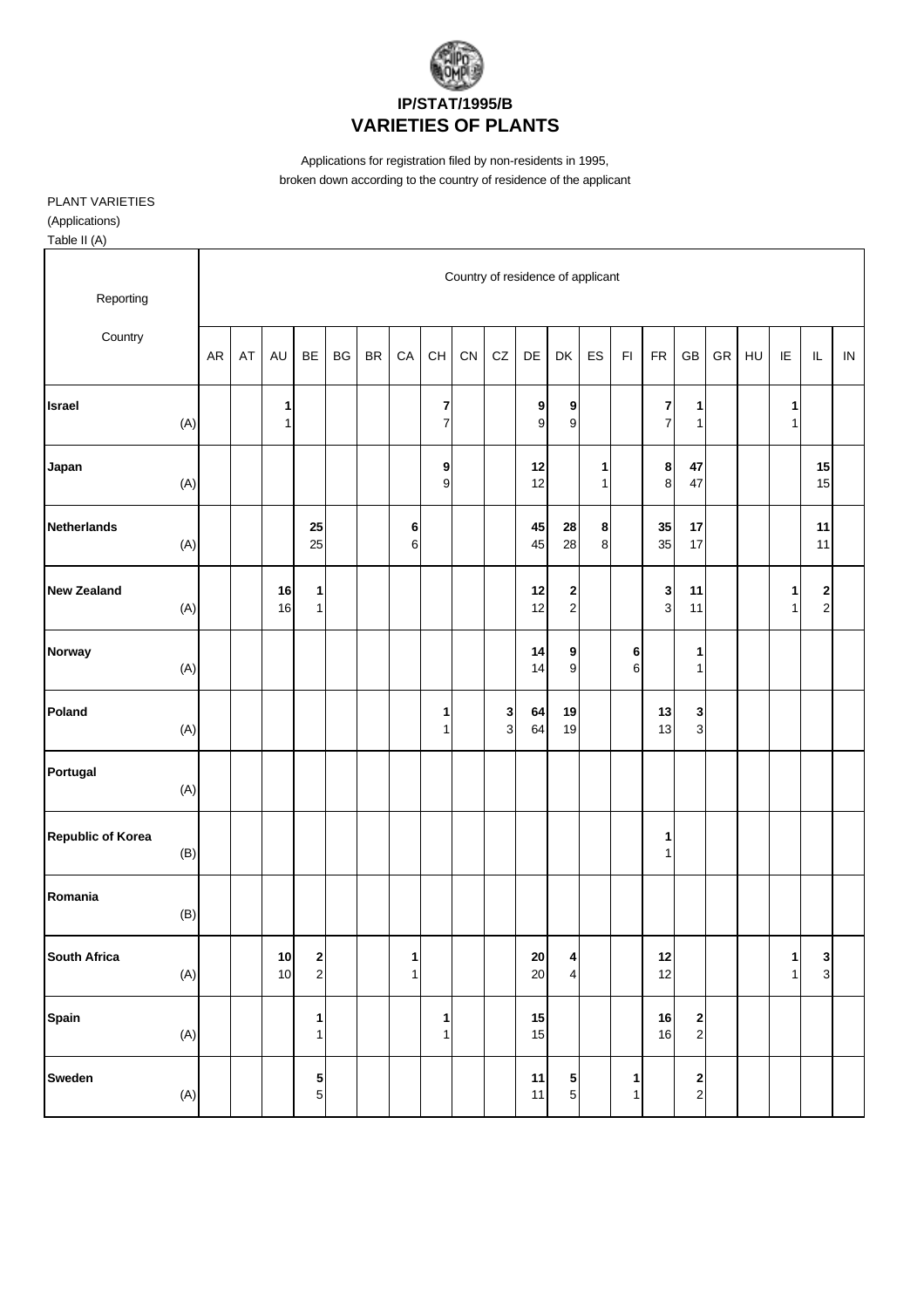

Demandes d'enregistrement déposées par des non-résidents en 1995, réparties selon le pays de résidence du déposant

OBTENTIONS VÉGÉTALES

(Demandes)

| Tableau II (A)                                                       |                                                  |              |                              |                   |                              |           |    |                                        |           |           |    |                   |                               |           |                  |           |    |                        |        |                                    |                                           |
|----------------------------------------------------------------------|--------------------------------------------------|--------------|------------------------------|-------------------|------------------------------|-----------|----|----------------------------------------|-----------|-----------|----|-------------------|-------------------------------|-----------|------------------|-----------|----|------------------------|--------|------------------------------------|-------------------------------------------|
| Pays                                                                 |                                                  |              |                              |                   |                              |           |    |                                        |           |           |    |                   | Pays de résidence du déposant |           |                  |           |    |                        |        |                                    |                                           |
|                                                                      |                                                  | <b>TOTAL</b> | Others<br>Autres             | ZA                | US                           | <b>TR</b> | SK | SE                                     | <b>RU</b> | <b>RO</b> | PT | PL                | $N\!Z$                        | <b>NO</b> | NL               | <b>MX</b> | LU | $\mathsf{L}\mathsf{I}$ | KR     | JP                                 | $\mathsf{I}\mathsf{T}$                    |
| Israël                                                               | 94<br>94(A)                                      |              |                              |                   | 1<br>1                       |           |    |                                        |           |           |    |                   | 1<br>1                        |           | 48<br>48         |           |    |                        |        | 4<br>$\overline{\mathbf{4}}$       | 5<br>$\sqrt{5}$                           |
| Japon                                                                | 213<br>213(A)                                    |              |                              |                   | 19<br>19                     |           |    |                                        |           |           |    |                   | 5<br>$\mathbf 5$              |           | 89<br>89         |           |    |                        |        |                                    | 8<br>8                                    |
| Pays-Bas                                                             | 238<br>238 (A)                                   |              |                              | $10$<br>$10$      | 35<br>35                     |           |    | $\overline{\mathbf{c}}$<br>$\mathbf 2$ |           |           |    |                   | 4<br>$\overline{4}$           |           |                  |           |    |                        |        | $\boldsymbol{7}$<br>$\overline{7}$ | 5<br>$\sqrt{5}$                           |
| Nouvelle-Zélande                                                     | 78<br>78 (A)                                     |              |                              | 1<br>$\mathbf{1}$ | 6<br>$6 \overline{6}$        |           |    | $\boldsymbol{2}$<br>$\mathbf 2$        |           |           |    |                   |                               |           | 19<br>19         |           |    |                        |        | 1<br>$\mathbf{1}$                  | 1<br>$\mathbf{1}$                         |
| Norvège                                                              | 34<br>34(A)                                      |              |                              |                   |                              |           |    | $\mathbf 1$<br>1                       |           |           |    |                   |                               |           | 3<br>3           |           |    |                        |        |                                    |                                           |
| Pologne                                                              | 177<br>177(A)                                    |              |                              |                   | 1<br>1                       |           |    |                                        |           |           |    |                   |                               |           | 67<br>67         |           |    |                        |        | 4<br>$\overline{\mathbf{4}}$       | $\overline{\mathbf{c}}$<br>$\mathbf 2$    |
| Portugal<br>3(A)                                                     | 3                                                |              |                              |                   |                              |           |    |                                        |           |           |    |                   |                               |           |                  |           |    |                        |        |                                    | 3<br>$\mathbf{3}$                         |
| République de<br>Corée<br>$\begin{array}{c c}\n 3 & B\n \end{array}$ |                                                  |              |                              |                   | 1<br>1                       |           |    |                                        |           |           |    |                   |                               |           | 1<br>1           |           |    |                        |        |                                    |                                           |
| Roumanie<br>(B)                                                      |                                                  |              |                              |                   |                              |           |    |                                        |           |           |    |                   |                               |           |                  |           |    |                        |        |                                    |                                           |
| Afrique du Sud                                                       | 141<br>141(A)                                    |              | 4<br>$\overline{\mathbf{4}}$ |                   | 20<br>20                     |           |    |                                        |           |           |    |                   | 18<br>18                      |           | 38<br>38         |           |    |                        | 1<br>1 | $\frac{5}{5}$                      | $\overline{\mathbf{c}}$<br>$\overline{2}$ |
| Espagne                                                              | 66<br>66 (A)                                     |              |                              |                   | 7<br>$\overline{\mathbf{7}}$ |           |    |                                        |           |           |    |                   |                               |           | ${\bf 20}$<br>20 |           |    |                        |        |                                    | 4<br>4                                    |
| Suède                                                                | $\begin{array}{c c} 28 \\ 28 \\ \end{array}$ (A) |              |                              |                   |                              |           |    |                                        |           |           |    | 1<br>$\mathbf{1}$ |                               |           | $\frac{3}{3}$    |           |    |                        |        |                                    |                                           |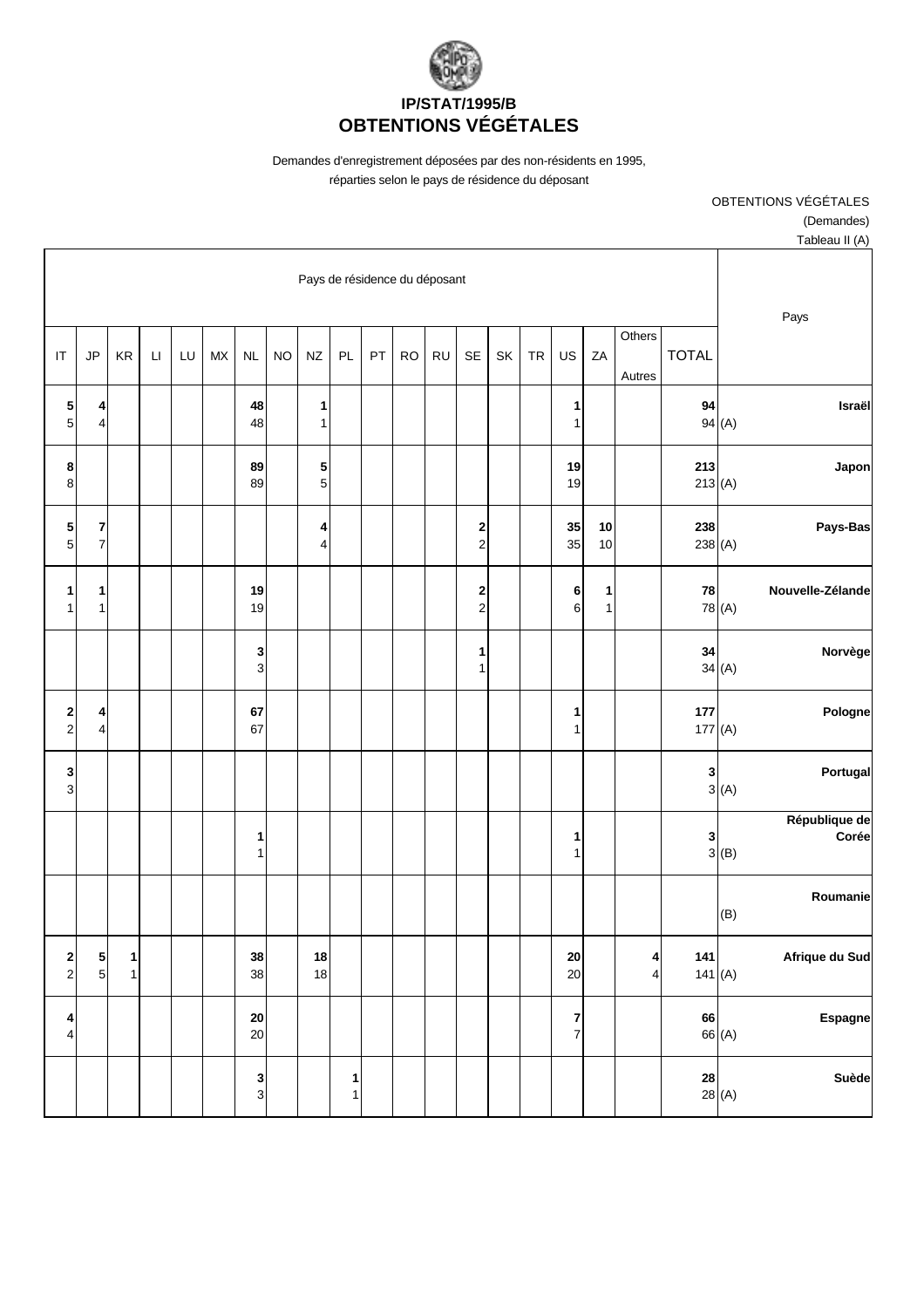

Applications for registration filed by non-residents in 1995, broken down according to the country of residence of the applicant

## PLANT VARIETIES (Applications)

Table II (A)

| $10000$ $11$ $(11)$                |                |                  |    |    |           |           |    |                                          |    |                                   |    |    |                  |    |            |    |    |    |     |    |    |
|------------------------------------|----------------|------------------|----|----|-----------|-----------|----|------------------------------------------|----|-----------------------------------|----|----|------------------|----|------------|----|----|----|-----|----|----|
|                                    |                |                  |    |    |           |           |    |                                          |    | Country of residence of applicant |    |    |                  |    |            |    |    |    |     |    |    |
| Reporting                          |                |                  |    |    |           |           |    |                                          |    |                                   |    |    |                  |    |            |    |    |    |     |    |    |
| Country                            | AR             | AT               | AU | BE | <b>BG</b> |           |    | $\mathsf{CH}% \left( \mathcal{M}\right)$ | CN | CZ                                | DE | DK | <b>ES</b>        | F1 | <b>FR</b>  | GB |    |    | IE. | IL |    |
|                                    |                |                  |    |    |           | <b>BR</b> | CA |                                          |    |                                   |    |    |                  |    |            |    | GR | HU |     |    | IN |
| <b>Switzerland</b>                 |                | $\boldsymbol{2}$ |    |    |           |           |    |                                          |    |                                   | 37 | 6  |                  |    | 19         | 8  |    |    |     |    |    |
| (A)                                |                | $\mathbf 2$      |    |    |           |           |    |                                          |    |                                   | 37 | 6  |                  |    | 19         | 8  |    |    |     |    |    |
| <b>United Kingdom</b>              |                |                  |    | 6  |           |           |    |                                          |    |                                   | 39 | 14 |                  |    | 23         |    |    |    |     |    |    |
| (A)                                |                |                  |    | 6  |           |           |    |                                          |    |                                   | 39 | 14 |                  |    | 23         |    |    |    |     |    |    |
| <b>United States of</b><br>America | 1              |                  | 8  | 3  |           |           | 9  |                                          |    |                                   | 53 | 27 | $\boldsymbol{2}$ |    | ${\bf 22}$ | 13 |    |    |     | 3  |    |
| (B)                                | $\mathbf{1}$   |                  | 8  | 3  |           |           | 9  |                                          |    |                                   | 53 | 27 | $\overline{c}$   |    | 22         | 13 |    |    |     | 3  |    |
| <b>Uruguay</b>                     | 7              |                  |    |    |           |           |    |                                          |    |                                   | 1  |    |                  |    |            |    |    |    |     |    |    |
| (A)                                | $\overline{7}$ |                  |    |    |           |           |    |                                          |    |                                   |    |    |                  |    |            |    |    |    |     |    |    |